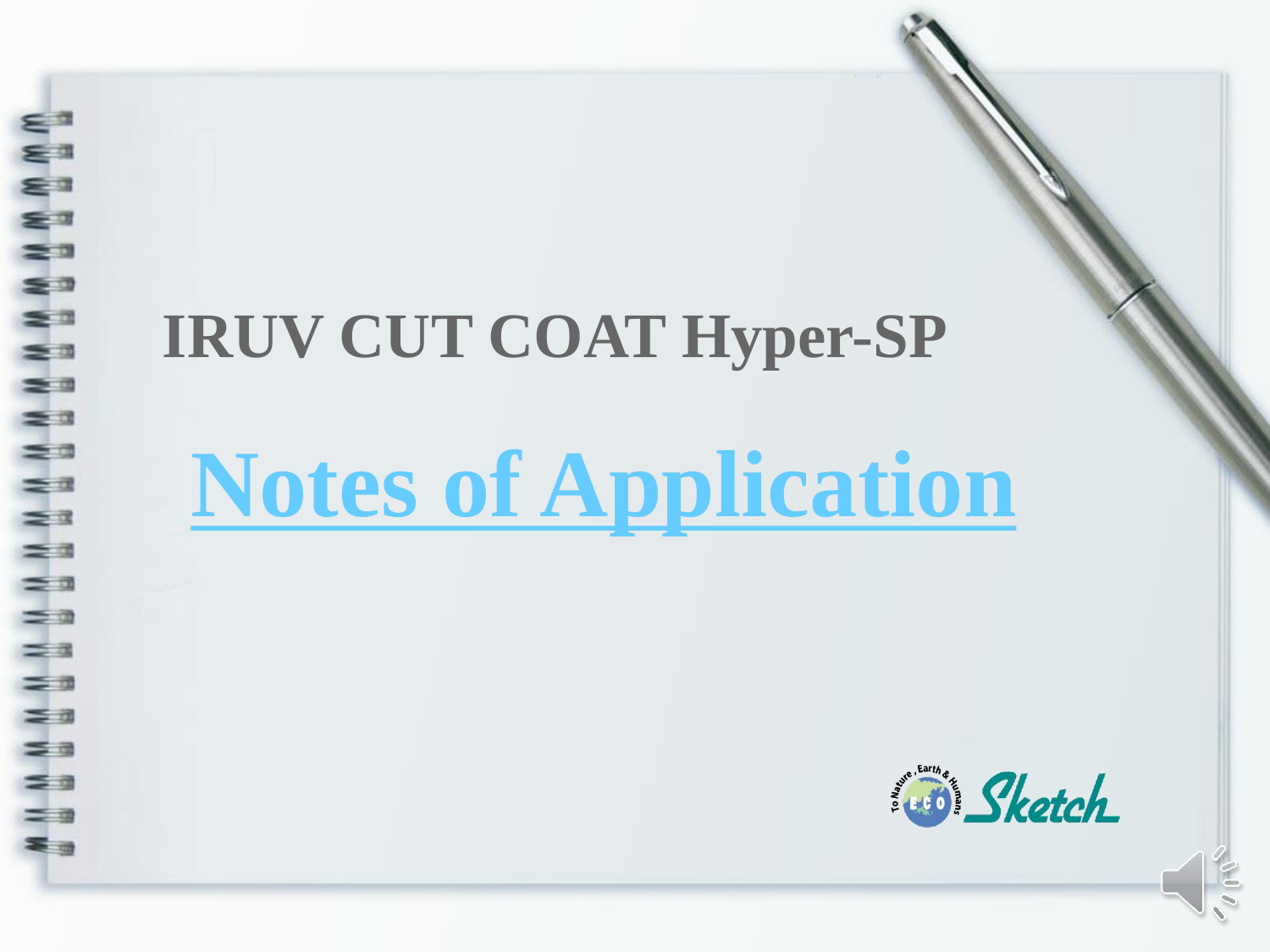Explanation for customer Investigation at actual site Application day After application



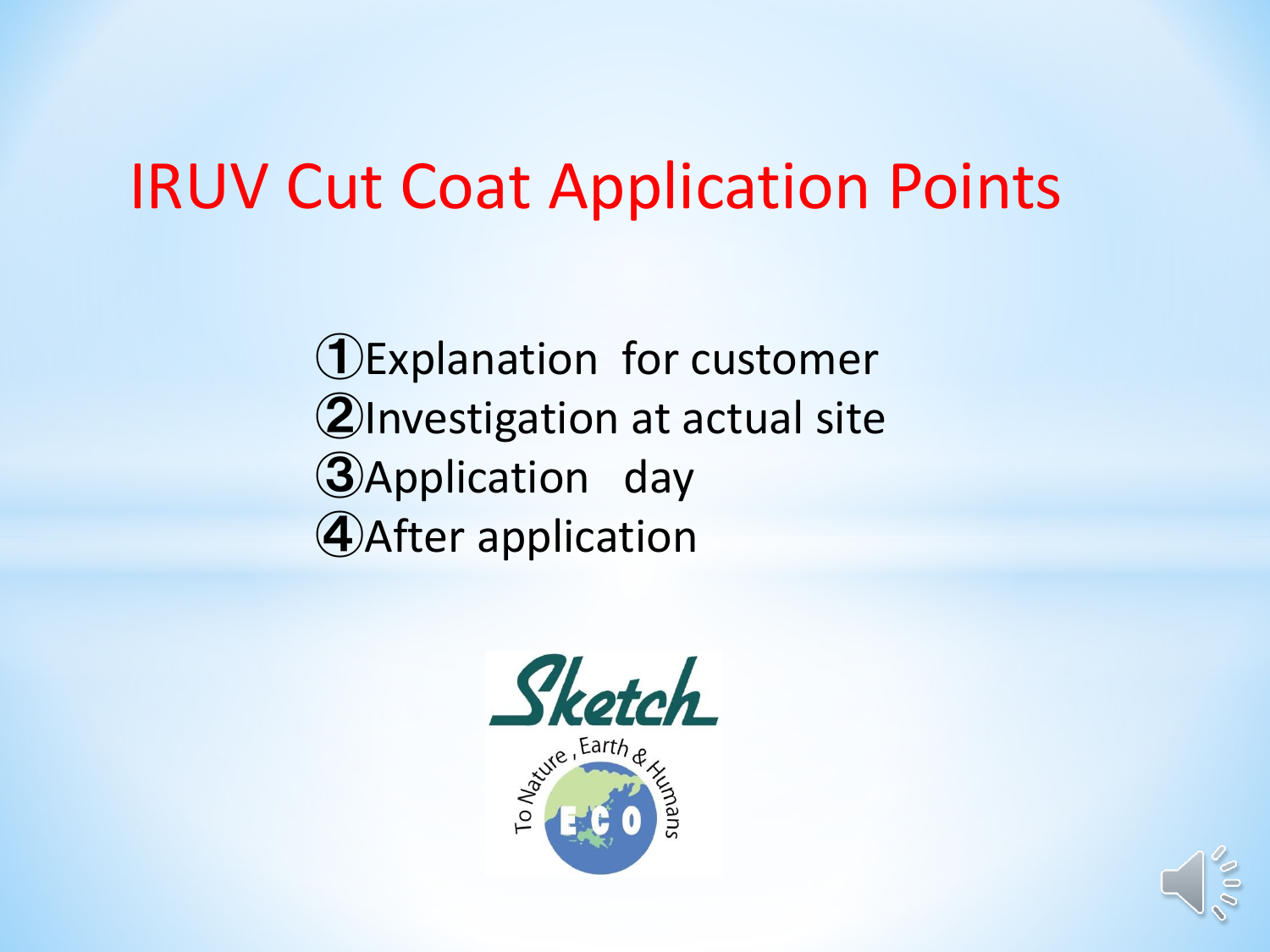①Explanation for customer

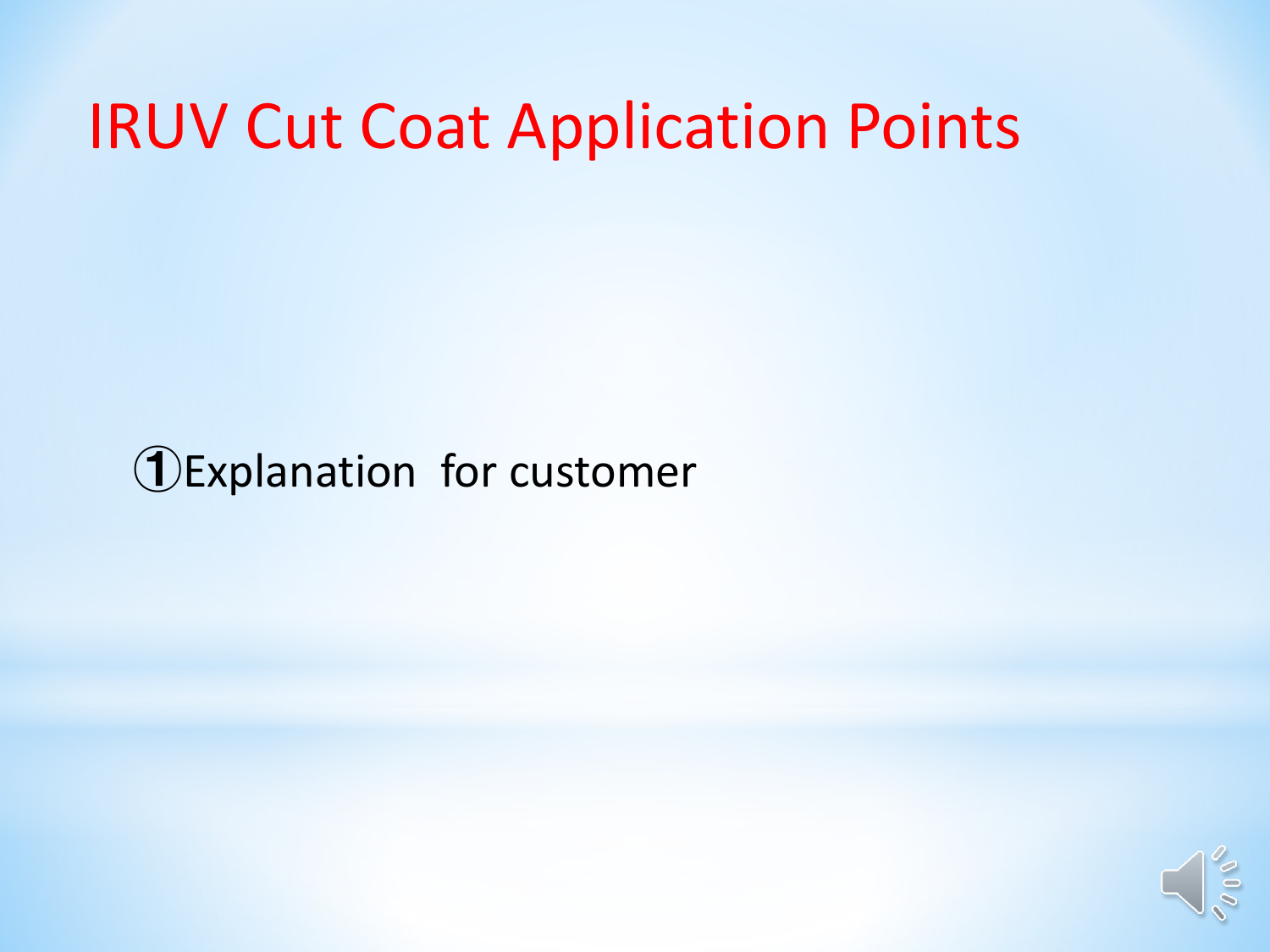### 1: Odor problems during application

Explain as follows before the application because it smells Alcohol odor during the application

- ・The coating doesn't contain any VOC like formaldehyde. If it is necessary, please show MSDS and Technical data for customer.
- ・To dry the coating surface, it takes 30minutes in summer or 1hour in winter after the application. After it dries, open all window glasses. Odor will be eliminated for 2 to 3 hours. If it can't open the window glass, Odor will remain until next day.
- ・It is better to bring coating solution to the customer before the application and confirm the smell at the meeting.
- ・The smell will remain in the whole room during application.

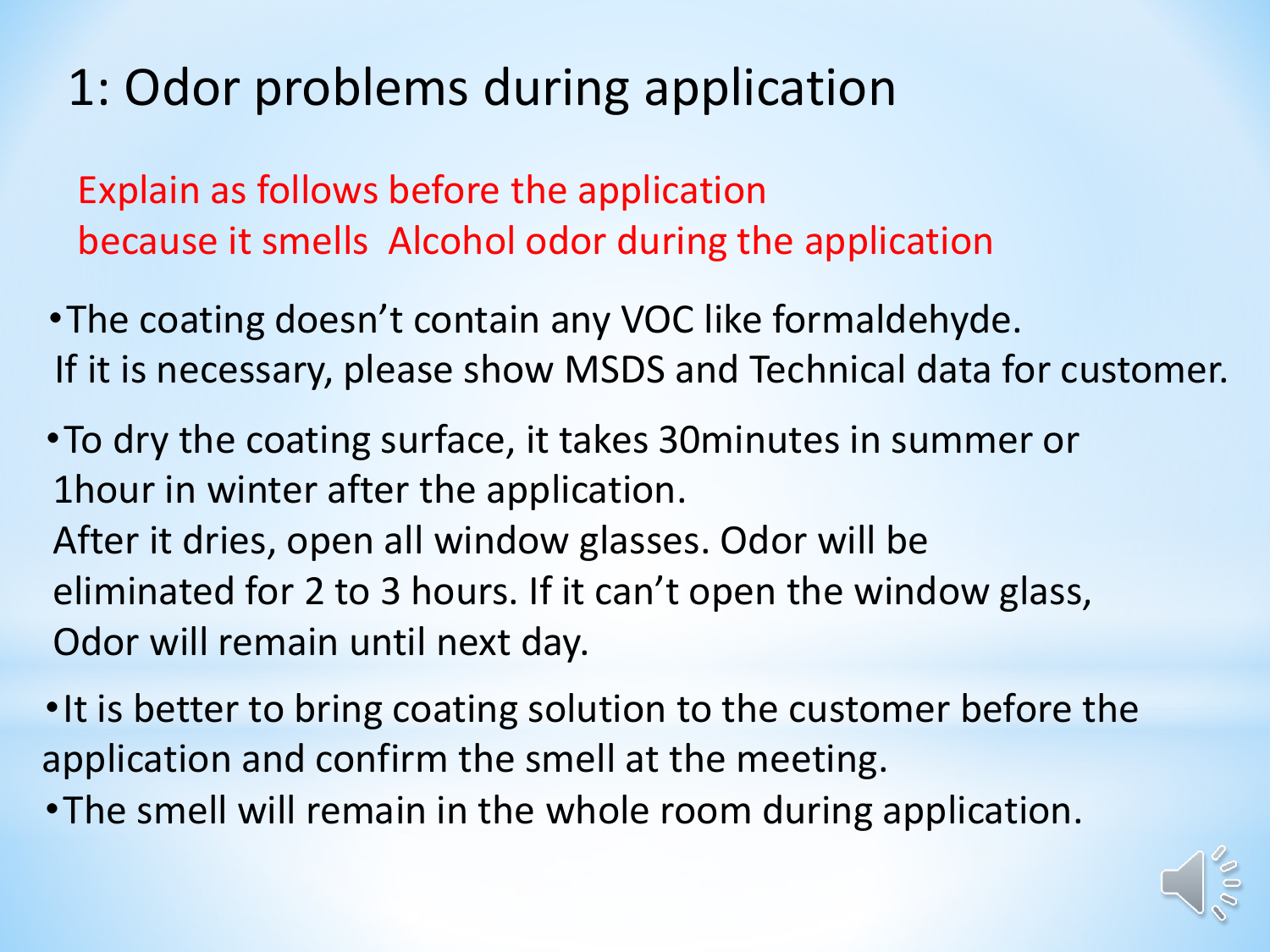### 2: The problem of sticking dust

Explain the sticking dust to the applied glass.

・Small dust will be stuck on the applied glass until the surface dries for 30minutes to 1 hour.

・The customer may observe some changes such as slight hazing, it is normal when you stand 1m from the applied glass. You look through the window rather than looking at the windows.

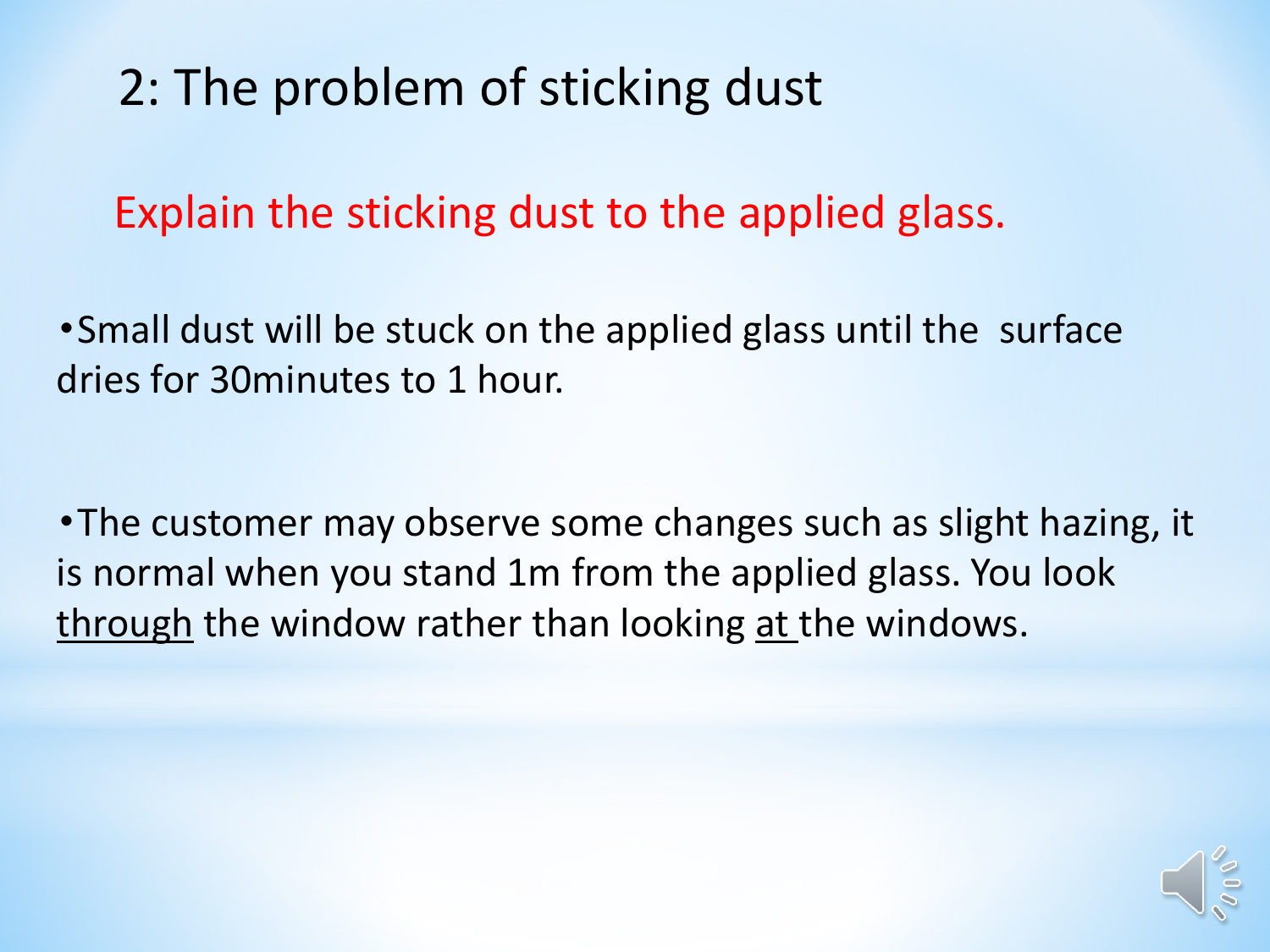### 3: Humidity problem

The humidity should be less than 70% during the application. If the humidity is more than 70%, the coating film becomes white turbidity such as the below photos.



- ・Make sure the room has the air-conditioning.
- ・If there is no air-conditioner, please prepare Dehumidifier

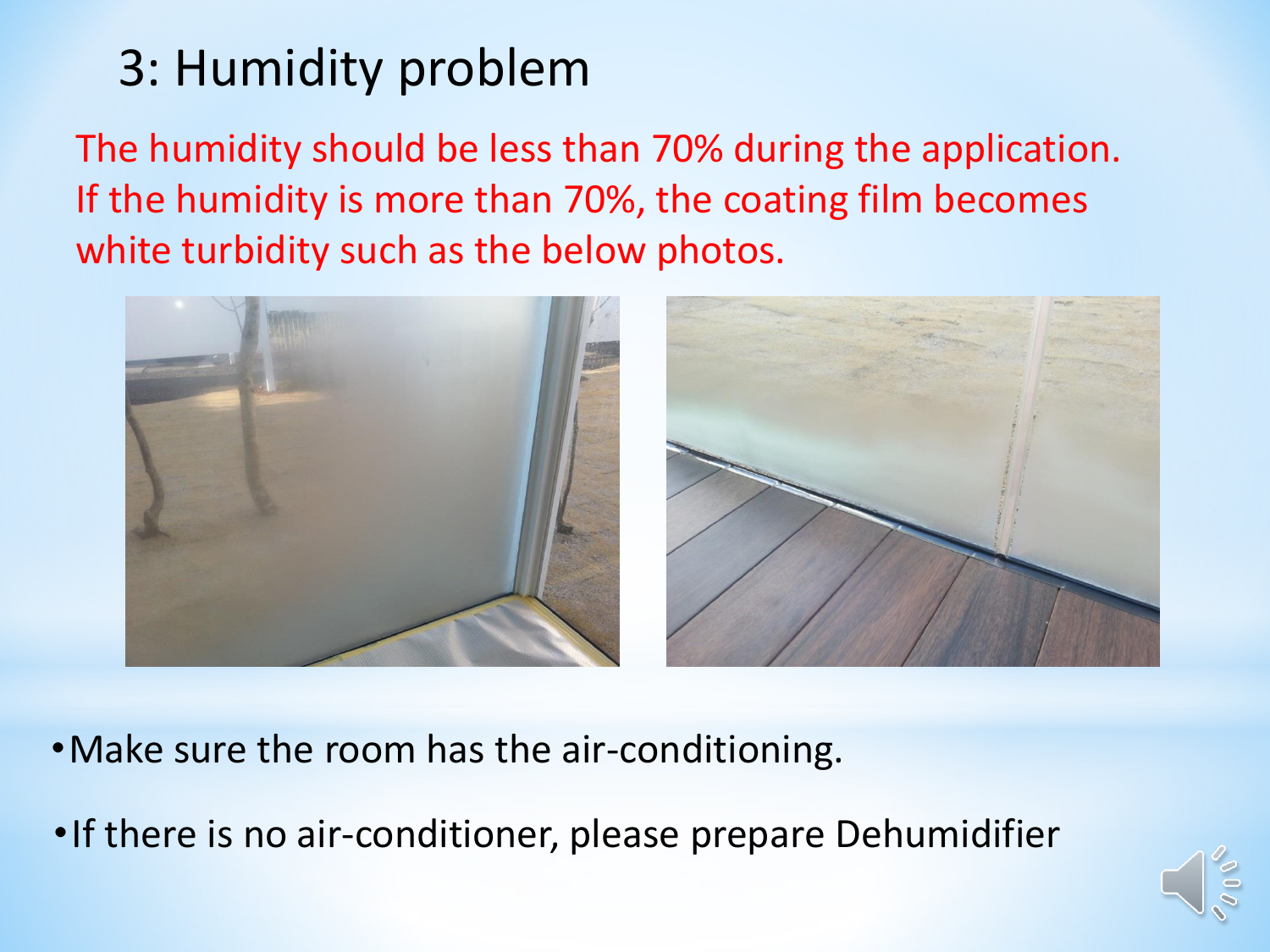#### 4: The problem the temperature of room and glass surface

The room temperature should be less than 30<sup>°</sup>C, Glass surface temperature should be less than 35℃ If the temperature is over 30 to  $35^{\circ}$ C, the coating film will show the unevenness. Please confirm the customers as follows.

・Cannot apply under the direct sunlight.

・In Japan, we apply east side from the afternoon and west side Until sunset. Avoid the direction where the sun light enters.

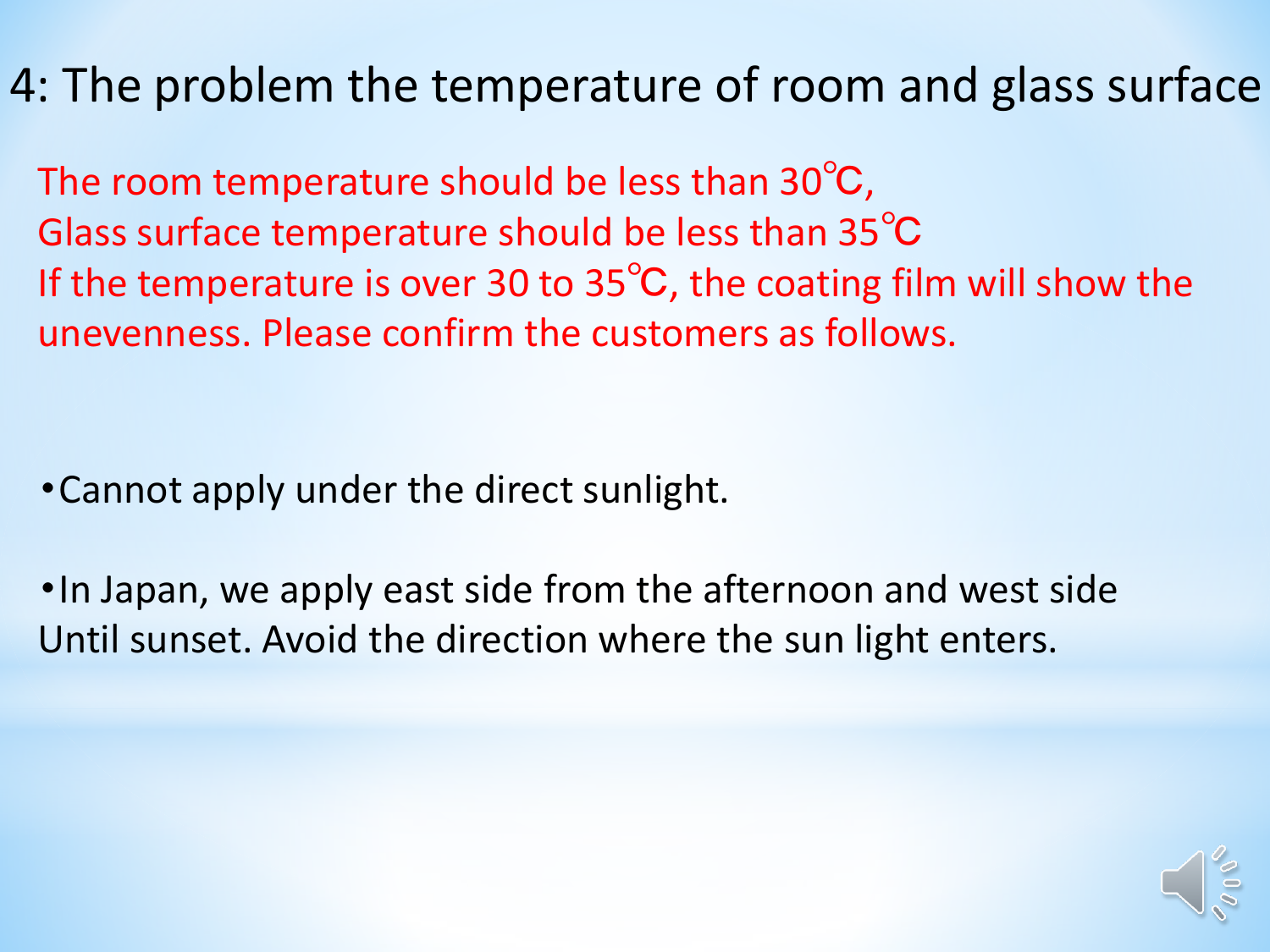② Investigation at actual site

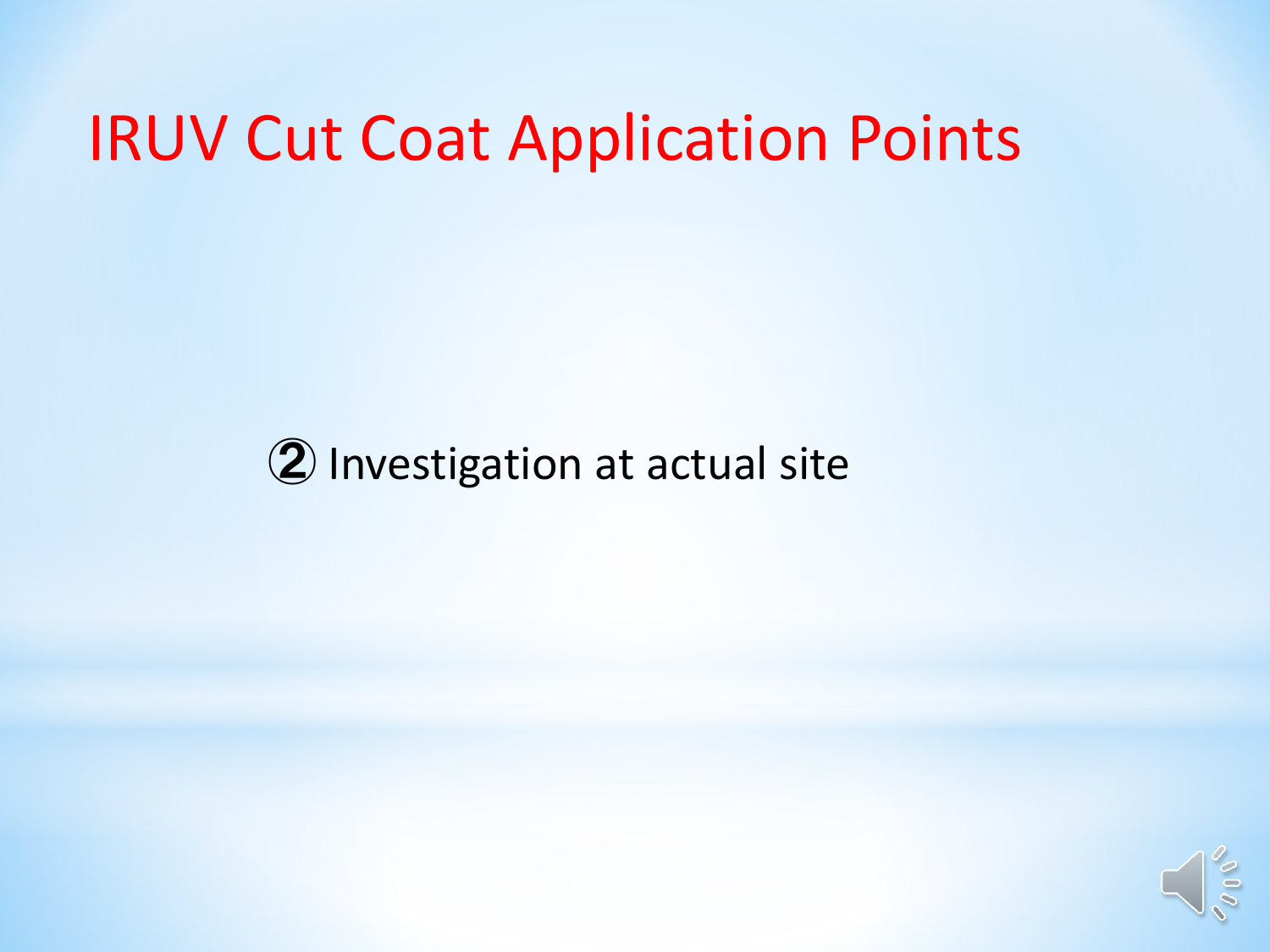#### 1: Check the window glass

・Measure the size of window glass ( vertical and horizontal= $m^2$  or feet) if there are many window glasses, we have to get blue print, then calculate .

・Check the direction of window glass and the entering time of solar heat into the room.

・Confirm whether super hydrophilic primer can apply or not by applying to the corner and the center in a window glass. If it cannot apply some parts, you need to bring glass cleaning (degreaser).

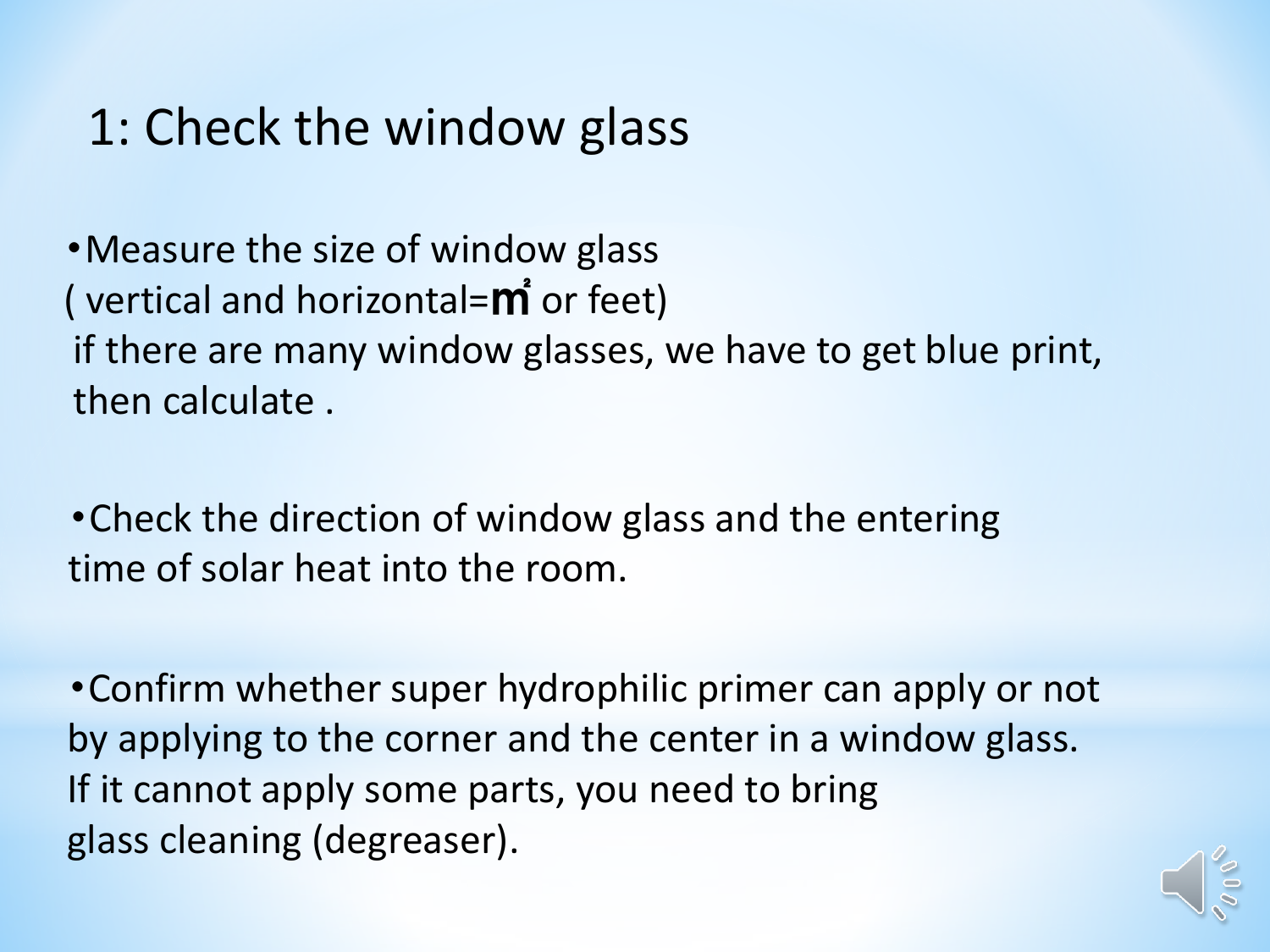#### 2: Survey the window glass

・Check the tint film already installed or not. If it is installed, you need to confirm whether it can remove or not. If not, you have to apply on the film. In this case, the durability is not long. It is same as the durability of film.

・Confirm there are no breaking and crack on the glass. Also the tar dust of cigarette and glue of Poster. If you find breaking or crack, you can't apply on that glass If you find tar dust or glue something, you might take time to clean up the glass before the application.

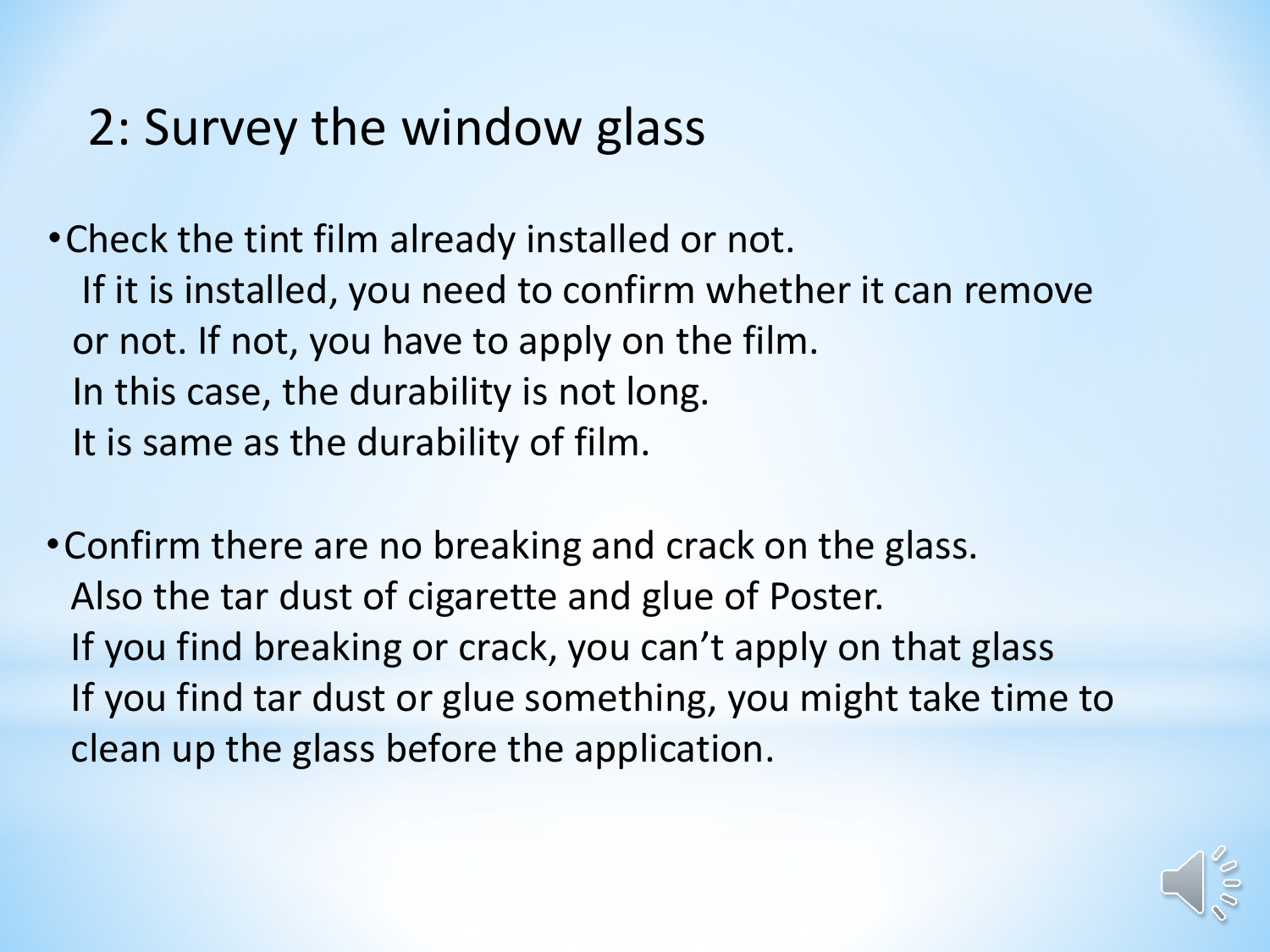③Application day

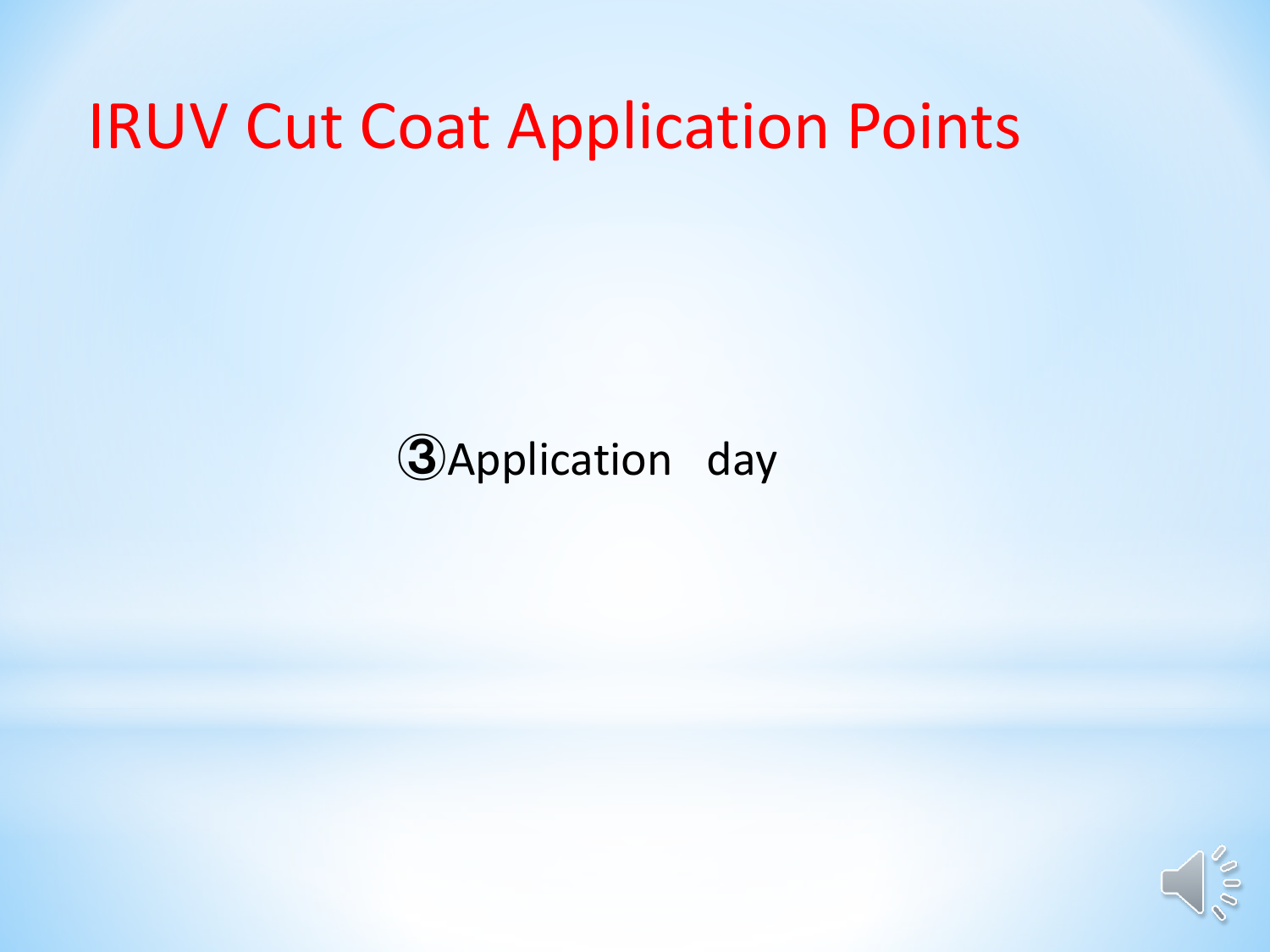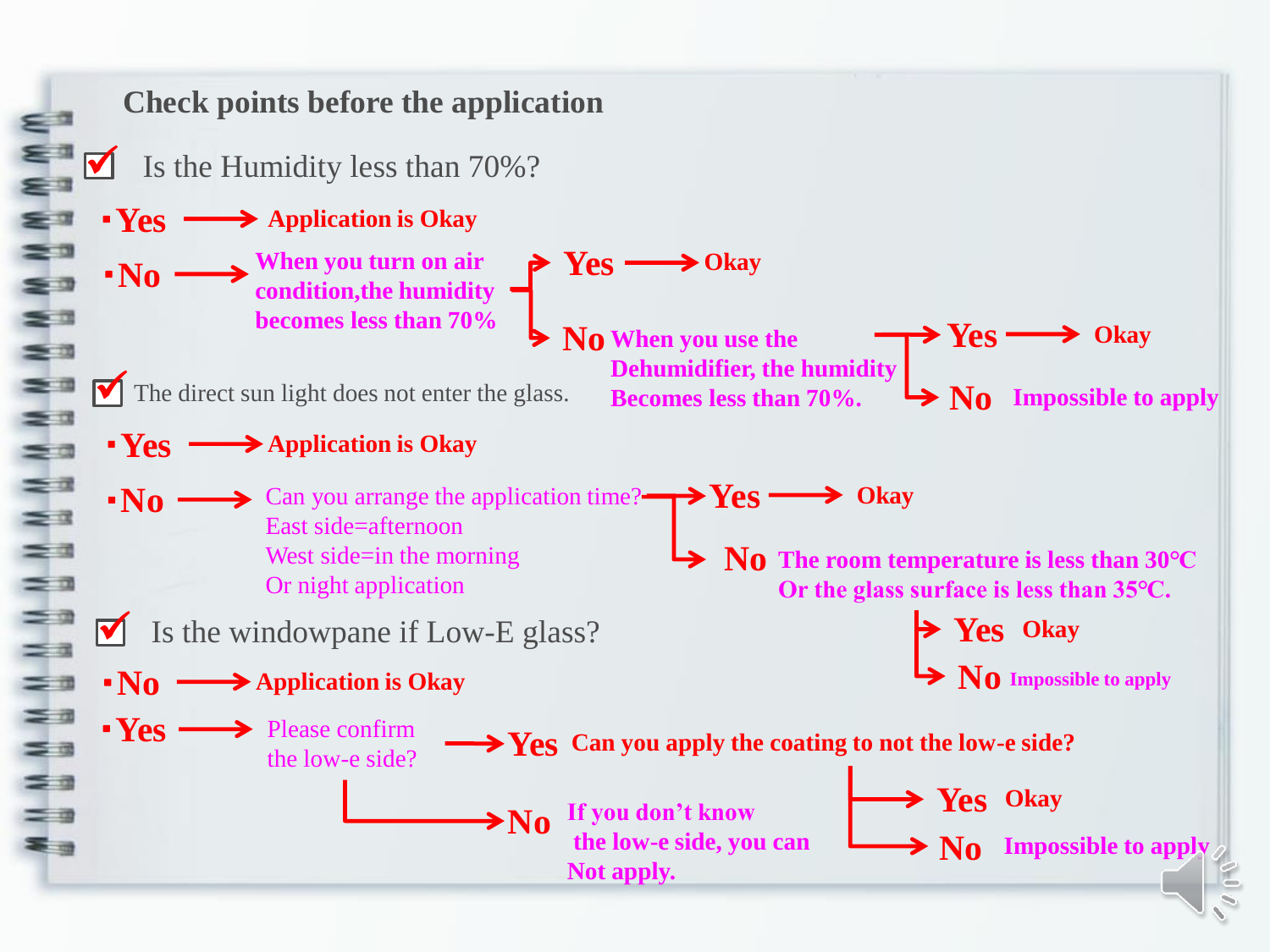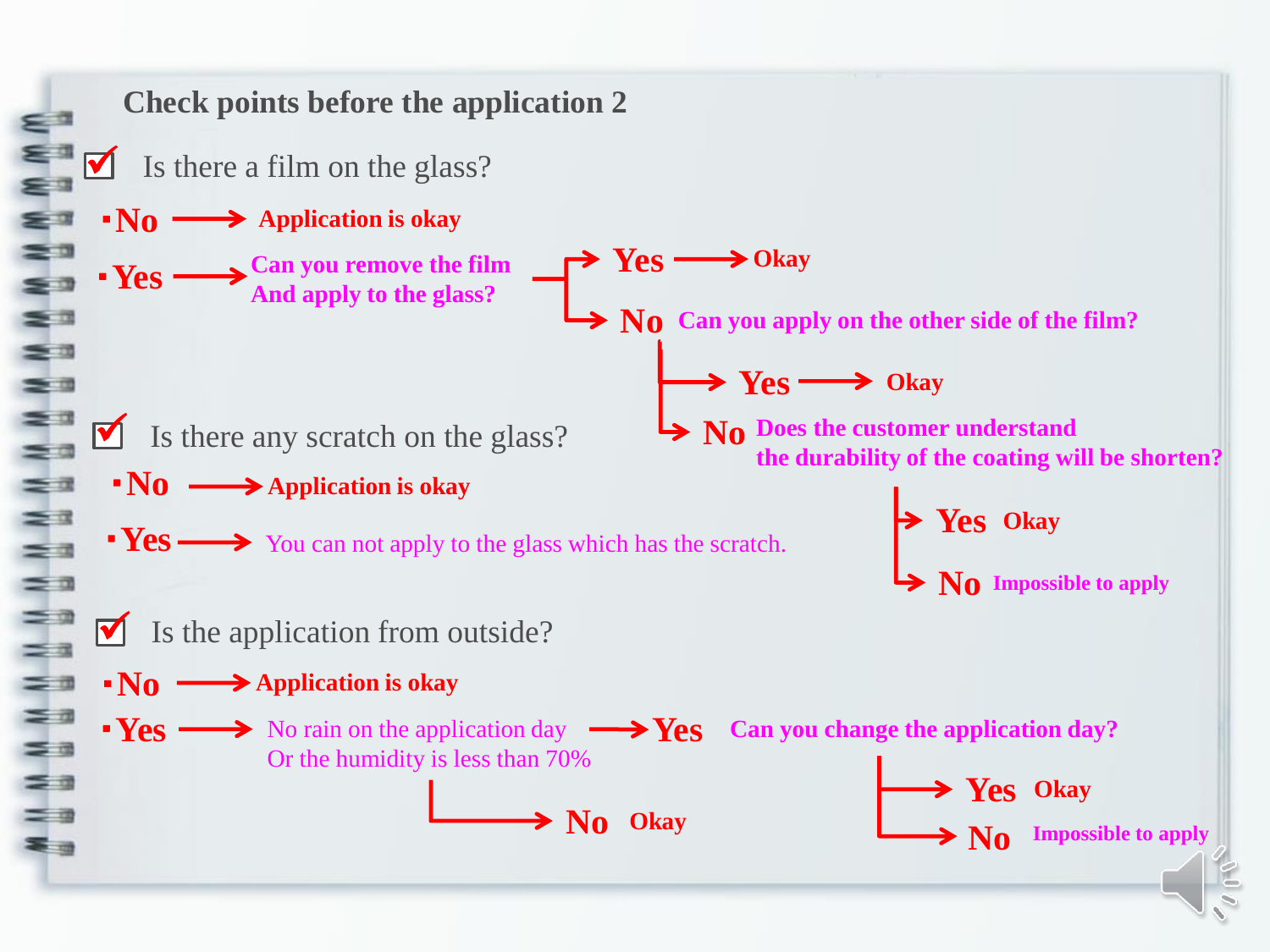#### ③After application